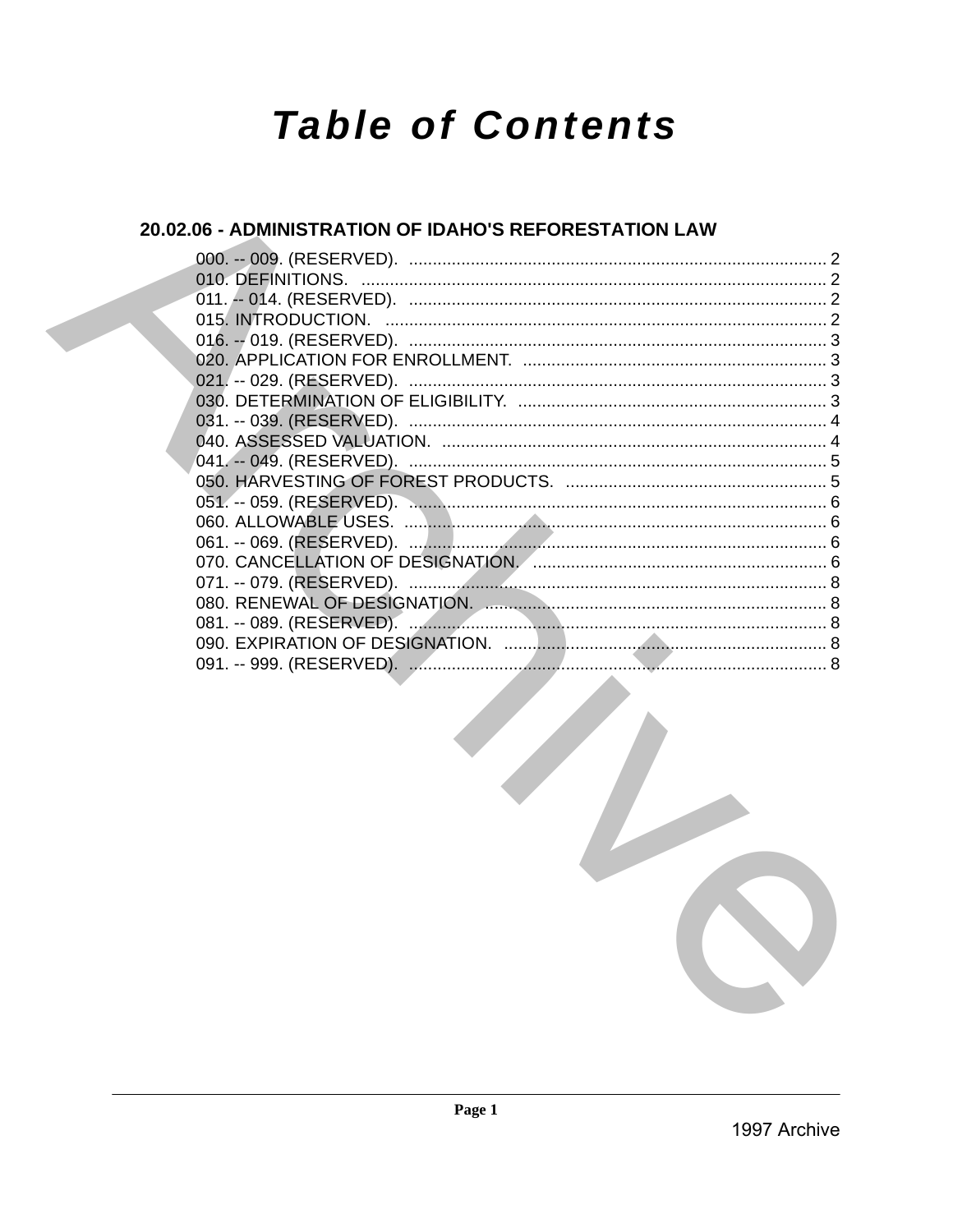#### **IDAPA 20 TITLE 02 Chapter 06**

## **20.02.06 - ADMINISTRATION OF IDAHO'S REFORESTATION LAW**

## <span id="page-1-1"></span>**000. -- 009. (RESERVED).**

## <span id="page-1-2"></span>**010. DEFINITIONS.**

For purposes of these rules, unless otherwise indicated herein by express term or by context, the term means: (2-12-85)

01. Board. The Idaho State Board of Land Commissioners or its authorized representative(s).(2-12-85)

02. D.B.H. Diameter breast high - a measurement taken four and one-half (4.5) feet above the ground line outside the bark on the uphill side of a standing tree, or at the same point on a downed or felled tree. (2-12-85)

03. Department. The Idaho Department of Lands. (2-12-85)

04. Director. The director of the Idaho Department of Lands or his authorized representative(s). (2-12-85)

05. Forest Products or Forest Materials. Any logs, poles, posts, cordwood, pulpwood or other timber products. (2-12-85) products.  $(2-12-85)$ 

06. Legal Description. The method of describing tracts of lands as used by the U.S. General Land Office Survey with subdivisions to a minimum of two and one-half  $(2.5)$  acres or government lots, including a description of the section, township, range and meridian.  $(2-12-85)$ description of the section, township, range and meridian.

07. Petition. A standardized form provided by the department of lands upon which requests for  $(2-12-85)$ designation will be submitted.

08. Tree Size Classes: (7-1-93)

a. Seedling. A young established tree one (1) foot or more in height and up to nine-tenths (0.9) inches DBH in size, suitable and reasonably expected to grow into the sapling size class. (2-12-85)

b. Sapling. A tree one (l) to four and nine-tenths (4.9) inches DBH suitable and reasonably expected into the pole size class. (2-12-85) to grow into the pole size class.

c. Poles. A tree five (5) to ten and one-half (10.5) inches DBH, suitable and reasonably expected to grow into merchantable timber. (2-12-85)

d. Merchantable Timber. Trees ten and six-tenths (10.6) inches DBH or larger that are saleable. (2-12-85)

09. Domestic Purposes. Forest products that are used by the reforestation landowner on his own<br>Forest products used under this provision shall not be sold, traded or bartered in any manner. (2-12-85) property. Forest products used under this provision shall not be sold, traded or bartered in any manner.

## <span id="page-1-3"></span>**011. -- 014. (RESERVED).**

#### <span id="page-1-4"></span>**015. INTRODUCTION.**

<span id="page-1-0"></span>Reforestation Act of 1929. The Reforestation Act of 1929 was enacted to encourage and promote reforestation of denuded forest lands and to protect the growth of new forests. The Act provides for a special designation of privatelyowned forest land to minimize taxes until time of harvest. Uses not detrimental to reforestation are allowed, and the State Board of Land Commissioners is empowered to make rules and regulations for administration of the Act. Intent to Encourage Reforestation. It is the intent of the State Board of Land Commissioners to encourage the reforestation of all cut-over and burned-over forest lands and to protect growing timber, thereby perpetuating the State's forest 20.02.06 - ADMINISTRATION OF IDAHO'S REFORESTATION LAW<br>
1997 ARCHIVENGEN (SEE CONTENTATION).<br>
1997 ARCHIVENGEN INTERNATION (SEE CONTENTATION) (SEE CONTENTATION INTERNATION (SEE CONTENTATION) (SEE CONTENTATION) (SEE CONTEN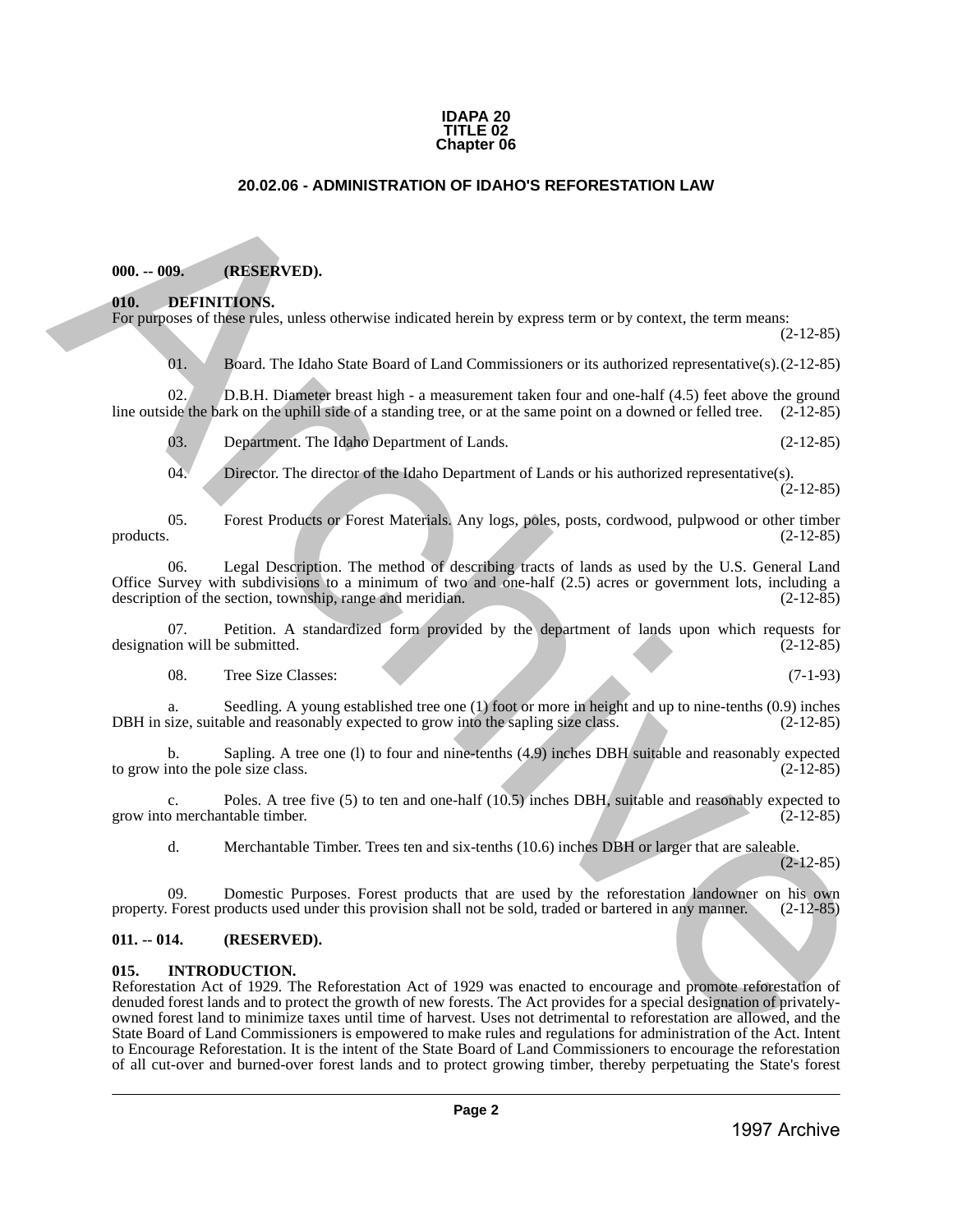resources. To execute the State Board of Land Commissioner's purpose, policy and responsibilities as provided in title<br>38. chapter 2. Idaho Code, these rules are hereby promulgated. (2-12-85) 38, chapter 2, Idaho Code, these rules are hereby promulgated.

## <span id="page-2-0"></span>**016. -- 019. (RESERVED).**

## <span id="page-2-1"></span>**020. APPLICATION FOR ENROLLMENT.**

01. Completion of Petition Form. The landowner, whether individual, copartnership, corporation or association shall file in any office of the department on a department petition form a verified petition requesting designation of the described lands as reforestation lands. The conditions contained in the petition are the following: 1990. The account of the Sim Board of Land Commissioner (papers, policy and responsibilities as provided in the Sim Archive Archives Control (1998)<br>
1997 Archive Archive Archive Archive Archive Archive Archive Archive Arc

(2-12-85)

a. The petitioner must be the owner of the subject lands. (2-12-85)

b. A legal description must be included that describes the lands in legal subdivisions and states the between district(s) in which the lands are located. (2-12-85) forest protective district( $s$ ) in which the lands are located.

By reason of their location, topography and geological formation, the lands must be valuable for the purpose of growing forests and the petitioner must desire to hold the lands for reforestation purposes. (2-12-85)

d. All persons holding encumbrances against the lands, if any, must join in the petition. (2-12-85)

e. There must be no delinquent taxes against the lands or, if any, they shall be paid in full within thirty s after the petition is granted. (2-12-85)  $(30)$  days after the petition is granted.

f. Compliance with such reasonable rules and regulations as may be prescribed from time to time by the board for the care, protection and development of commercial forests.

Compliance with all applicable laws and the rules and regulations of the board when cutting and from the lands or in the use of the lands. (2-12-85) removing timber from the lands or in the use of the lands.

h. Payment, each year, of the petitioner's proper share of the cost of protecting the lands from fire nd compliance with all applicable laws. (2-12-85) hazard and compliance with all applicable laws.

i. The public shall have the right to camp, hunt, and fish on the lands, subject only to the same laws, regulations that govern like activities on timber lands not designated as "reforestation lands." (2-12-85) rules and regulations that govern like activities on timber lands not designated as "reforestation lands."

j. Payment of the costs of publishing notices, recording, and other necessary expenses. (2-12-85)

k. No legal subdivisions shall be included for the purpose of avoiding or delaying the payment of taxes that would become due and payable on the lands or any part thereof if not designated as "reforestation lands." (2-15-85)

l. A statement of the value, if any, that the lands, or any legal subdivision thereof have for grazing or proses and that such grazing or other purposes are and will not be detrimental to reforestation. (2-15-85) other purposes and that such grazing or other purposes are and will not be detrimental to reforestation.

m. A statement of whether or not the owner intends to use the lands for grazing or other purposes. (2-15-85)

## <span id="page-2-2"></span>**021. -- 029. (RESERVED).**

## <span id="page-2-3"></span>**030. DETERMINATION OF ELIGIBILITY.**

01. Public Hearing. Upon the filing of the petition the board shall set a time and place for a public hat shall be within six  $(6)$  months from the date of filing.  $(2-15-85)$ hearing that shall be within six  $(6)$  months from the date of filing.

a. Notice of the hearing shall be given to the owner and the board of county commissioners of each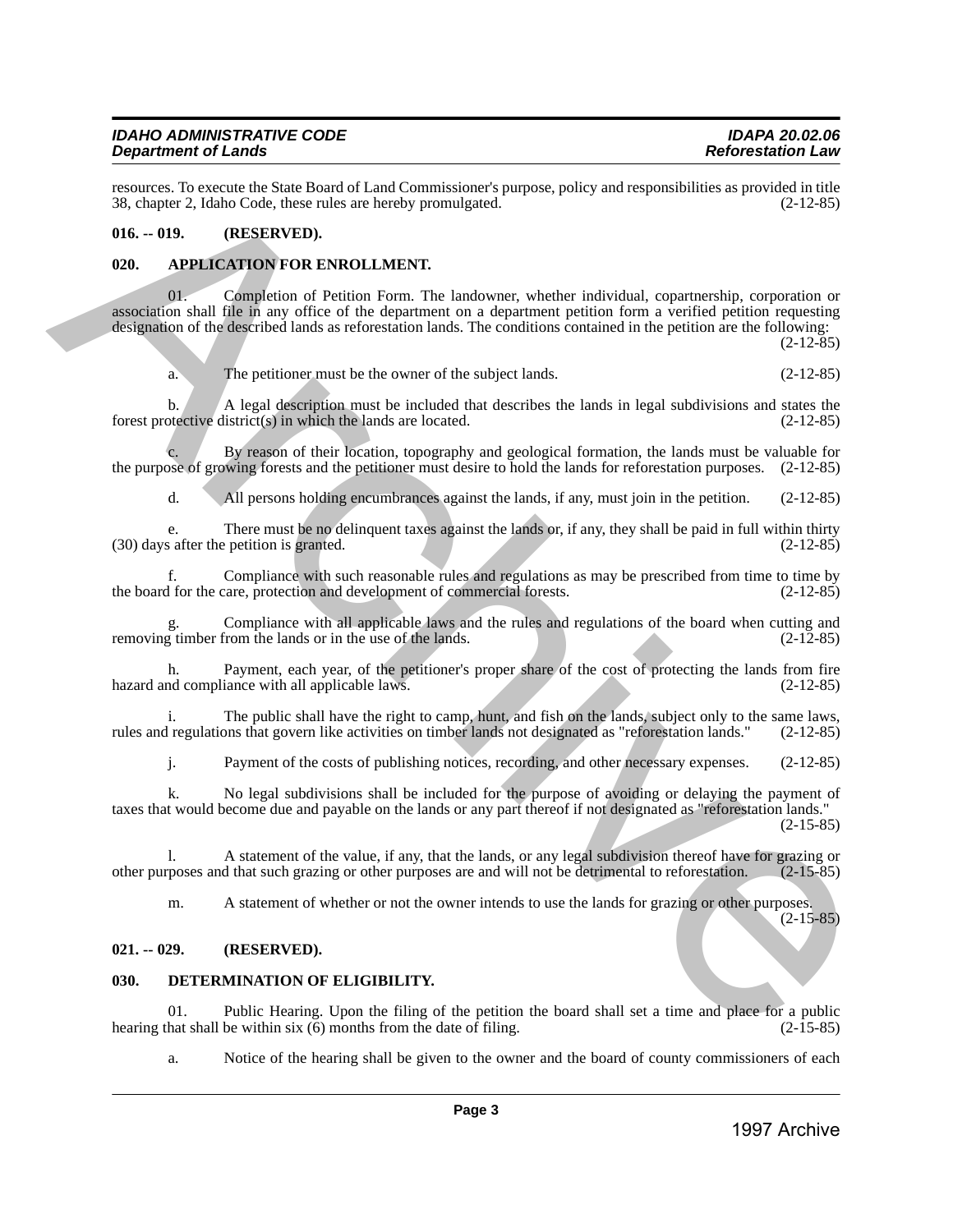| IDAHO ADMINISTRATIVE CODE  |  |
|----------------------------|--|
| <b>Department of Lands</b> |  |

county in which the lands are located by mailing a copy of the notice to the owner and to the county auditor and ex<br>officio clerks of the county commissioners at least thirty (30) days before the date of hearing. (2-15-85) officio clerks of the county commissioners at least thirty (30) days before the date of hearing. (2-15-85)

b. The notice shall be published in two (2) consecutive issues of a newspaper of general circulation published in each county in which the lands are located, the first publication to be at least thirty (30) days before the date of hearing. If no newspaper is published in any county in which the lands are located, notice shall be published in a newspaper having general circulation within the county or counties.  $(2-15-85)$ a newspaper having general circulation within the county or counties.

c. The notice shall specify the time and place of the hearing, a legal description of the lands by legal subdivisions as described in the petition, and the forest protective district(s) in which the lands are located. (2-15-85)

Field Examination. The director shall make a field examination of the proposed lands prior to the hearing date. A report shall be prepared describing the lands and suitability for forest production. The report shall include the following items: (2-15-85) include the following items:

a. A general type map and/or aerial plat delineating, the net acreage of forest land. (2-15-85)

b. A description of the general size and condition of the forest stands including the volume of merchantable timber. (2-15-85)

c. A statement of the lands' suitability for grazing. If there is evidence that grazing by livestock is currently occurring, an approved woodland grazing management plan must be furnished by the owner which states that grazing will not conflict with reforestation. (2-15-85) that grazing will not conflict with reforestation.

d. A recommendation of approval or denial of the petition for designation as "reforestation lands." (2-15-85)

Review Process. After the hearing on the petition and the filing of the record and transcript, the board shall consider the petition at their next regular meeting. If the board finds from the verified petition and evidence presented that the lands are qualified and suitable for growing timber, it shall make and enter an order granting the request of the petitioner. granting the request of the petitioner.

Record of Designation. The director shall record all designated reforestation lands in his office and shall furnish this information to the county auditor which shall serve as notice to the county assessor of the designation of these lands as reforestation lands and the method of taxation. (2-15-85) designation of these lands as reforestation lands and the method of taxation.

#### <span id="page-3-0"></span>**031. -- 039. (RESERVED).**

#### <span id="page-3-1"></span>**040. ASSESSED VALUATION.**

01. Reforestation Value. All lands designated as "reforestation lands" shall be assessed for the purpose of taxation at one dollar (\$l) per acre which is declared to be the value thereof. If at anytime it should be determined that any of the "reforestation lands" shall have a reforestation value for taxation purposes in excess of one dollar (\$l) per acre, then it is necessary and just that such excess value be and the same is hereby exempted from taxation.

(2-15-85)

a. Nothing contained in this rule or in Idaho Code section 38-211 shall prevent the assessment and taxation under general tax laws of all buildings or improvements on the lands, or assessment for uses other than reforestation.  $(2-15-85)$ 

02. Other Values. The board shall determine if the "reforestation lands" or any legal subdivision thereof have a value for grazing or other purposes, not detrimental to reforestation, which is in addition to the value of the land for reforestation purposes. If the board determines that there is an additional value, such additional value shall be assessed for taxation for the state, county, city, school district and other purposes, exclusively by the State Tax<br>(2-15-85) Commission. (2-15-85) 1998) is mixed as increasing to specify the second as the second and the county of the second and the second and the second and the second and the second and the second and the second and the second and the second and th

a. The director shall send a certified copy of the board's findings and orders to the State Tax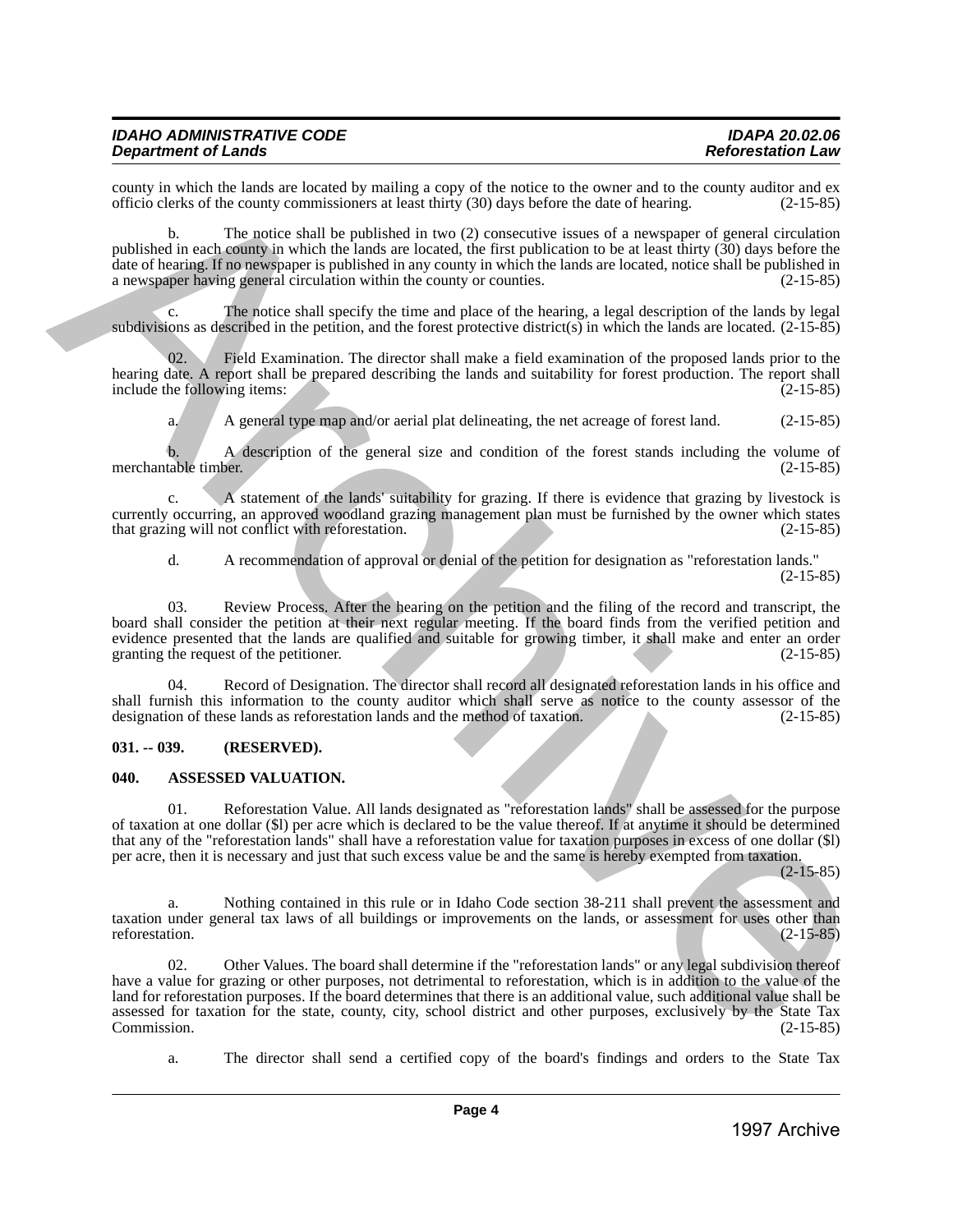Commission by the fourth Monday of April of each year covering the preceding year. The State Tax Commission shall prepare and transmit certified statements of the assessments made to the county auditor at the same time and in the same manner he uses for statements of other property assessed by the State Tax Commission. (2-15-85)

## <span id="page-4-0"></span>**041. -- 049. (RESERVED).**

## <span id="page-4-1"></span>**050. HARVESTING OF FOREST PRODUCTS.**

01. Exemption. Only those forest products used for domestic purposes by the owner shall be exempt for taxation purposes. (2-15-85)

Notice and Bond. No person shall cut any forest products from "reforestation lands," except for domestic purposes by the owner, until thirty (30) days after the owner has filed with the board a notice, on the department's form, of his intention to cut timber giving the legal description of the lands and the estimated amount of volume to be harvested. In addition, the owner shall provide a bond in the amount of twelve and one-half percent (12  $l/2\%$ ) of the estimated stumpage value to be harvested. The stumpage value by species shall be based upon the previous years certified values.  $(2-15-85)$ previous years certified values. Commission by the simulation of Apple of the Simulation of Original particles and the Simulation of Apple in the Simulation of Apple in the Simulation of Apple in the Simulation of Apple in the Simulation of Apple in the

a. The owner shall give a bond executed by a surety company authorized to do business in the state. The county in which the timber is being harvested shall be named as beneficiary of the bond, and the bond shall be conditioned on the yield tax being promptly paid when due. The bond shall be released by the county when the yield tax has been paid. (2-15-85) tax has been paid.

03. Report of Cut. Whenever the whole, or any part, of the forest crop from land designated as "reforestation land" shall have been cut, the owner of such lands shall, on or before the second Monday of January of the year following said cutting, report to the board and the assessor of the county in which such lands are located the total amount and amount by species and product of such timber or other forest crop cut during the preceding calendar year, in units of measure in conformity with the usage for which the cutting was made, together with a description by governmental legal subdivisions of the lands upon which the same were cut. (2-15-85) governmental legal subdivisions of the lands upon which the same were cut.

The county assessor of the county in which the reforestation lands are located may object to the report of the amount of forest products or forest materials harvested by filing such objection in writing with the board within sixty (60) days of receipt of the report. The board shall have the report checked by an actual cruise of the stumpage cut. The determination of the board as to the amount cut shall be final. The owner and the county shall each pay one-half (1/2) the expense of the cruise. pay one-half  $(1/2)$  the expense of the cruise.

b. The county may file a written request with the board to have all logs scaled before sawing. The board shall appoint a scaler, and a report of his findings shall be furnished to the county. The total expense of the scaling shall be the responsibility of the county. (2-15-85)

c. If the owner, or any person cutting timber by permission of the owner intentionally makes a false or incorrect report of the amount of forest products cut, or the amount of species thereof to avoid paying the yield tax, the owner or person shall be liable to the county for triple the amount of the yield tax payable on such forest products omitted from the report. (2-15-85) omitted from the report.

Determination of Yield Tax. A yield tax equal to twelve and one-half percent (12 1/2%) of the value of the forest products cut shall be determined by the director based on the full current stumpage rates for the products species and volume cut. (2-15-85)

a. The board shall certify the amount of yield tax due within ninety (90) days after receipt of the report of cut, or if the report is objected to by the county assessor under Rule Subsection 050.03.a., within sixty (60) days after completion of the cruise of the stumpage cut. (2-15-85)

b. The full current stumpage rates shall be current stumpage values in the same or similar marketing areas as the timber that was cut. These stumpage values shall be the average for the full reporting year. When<br>adequate current values are lacking, the director may use time adjusted values. (2-15-85) adequate current values are lacking, the director may use time adjusted values.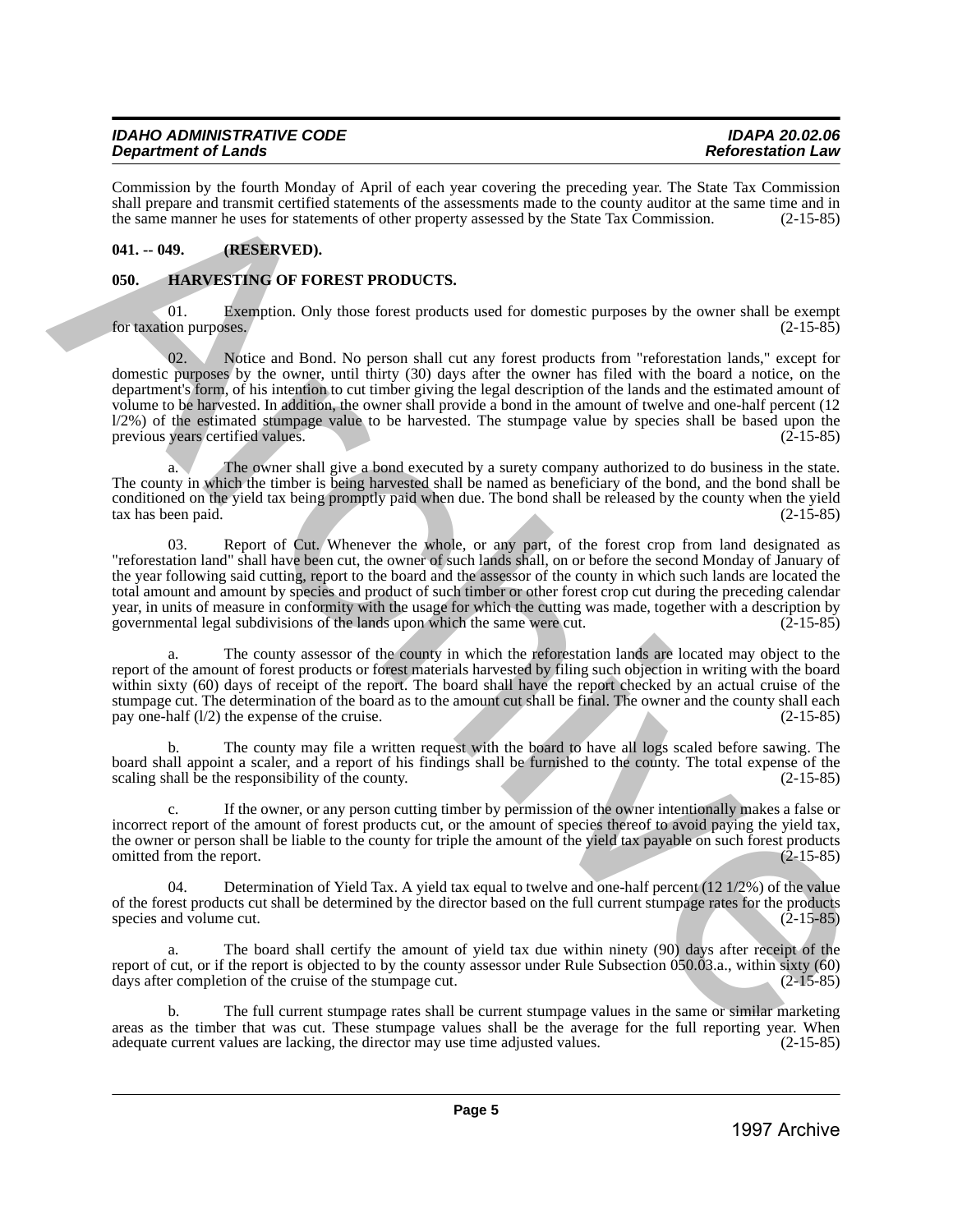| <b>IDAHO ADMINISTRATIVE CODE</b> | <b>IDAPA 20.02.06</b>    |
|----------------------------------|--------------------------|
| <b>Department of Lands</b>       | <b>Reforestation Law</b> |

i. Comparable timber sales: state; federal; private. (2-15-85) ii. Residual Value Appraisal: U.S. Forest Service Regional Timber Appraisal Handbook; Department of Lands Timber Management Procedures Manual; delivered log appraisal. d. The director may use adjustments in the comparable timber sale appraisal method to reflect the relationship between the comparable sales values and the reforestation timber being appraised. (2-15-85) e. Stumpage values that are negative shall be disregarded in the calculations of the yield tax. (2-15-85) f. The director may allow road development costs to be deducted from the gross stumpage value<br>ch roads are necessary to remove the timber. (2-15-85) when such roads are necessary to remove the timber. g. The standards for roads shall be the following: (2-15-85) 13. La discote shall asc the following approach modest in detectioning the sharpest values (2.15.45)<br>
1697 Archive Archive Archive Archive Archive Archive Archive Archive Archive Archive Archive Archive Archive Archive Ar

c. The director shall use the following appraisal methods for determining the stumpage values:

i. Main Haul Roads; sixteen (16) foot wide with turnouts; outsloped for drainage with metal culverts cessary; the cut slope shaped to  $3/4:1$ ; slash windrowed at the toe of fill slope. (2-15-85) where necessary; the cut slope shaped to  $3/4:1$ ; slash windrowed at the toe of fill slope.

ii. Spur and Secondary Roads: twelve (12) foot wide with turnouts; outsloped for drainage; the cut uped to  $3/4:1$ ; slash windrowed at the toe of fill slope. (2-15-85) slope shaped to  $3/4:1$ ; slash windrowed at the toe of fill slope.

h. Road construction costs shall be estimated by the appraiser using average costs for the area being d. Average cost figures, such as those provided by the U.S. Forest Service, may be used. (2-15-85) appraised. Average cost figures, such as those provided by the U.S. Forest Service, may be used.

Where road construction across lands not designated as reforestation lands are necessary to remove the reforestation timber, the cost of such roads shall be prorated based on the acres served by the road in each parcel.  $(2-15-85)$ 

The director shall allow a reduction in the value of merchantable trees left as seed trees under Rule Subsection 090.02 below, to reflect the higher cost involved in removing the seed trees at a later date. (2-15-85)

## <span id="page-5-0"></span>**051. -- 059. (RESERVED).**

## <span id="page-5-1"></span>**060. ALLOWABLE USES.**

01. Grazing. Grazing of "reforestation lands" shall be permitted upon approval of the owner's woodland grazing management plan, provided grazing does not conflict with reforestation.

02. Residential Subdivisions. Residential subdivisions shall be permitted, provided that such use does lict with reforestation. (2-15-85) not conflict with reforestation.

## <span id="page-5-2"></span>**061. -- 069. (RESERVED).**

## <span id="page-5-3"></span>**070. CANCELLATION OF DESIGNATION.**

01. Involuntary Cancellation. The board shall have the right to cancel the designation of any "reforestation lands" if it determines that the landowner is not complying with the provisions of the reforestation act because of:  $(2-15-85)$ 

a. Agricultural production such as forage, hay, dryland or irrigated pasture and/or annual or perennial crop production.

b. Residential or commercial development which is detrimental to reforestation. (2-15-85)

(2-15-85)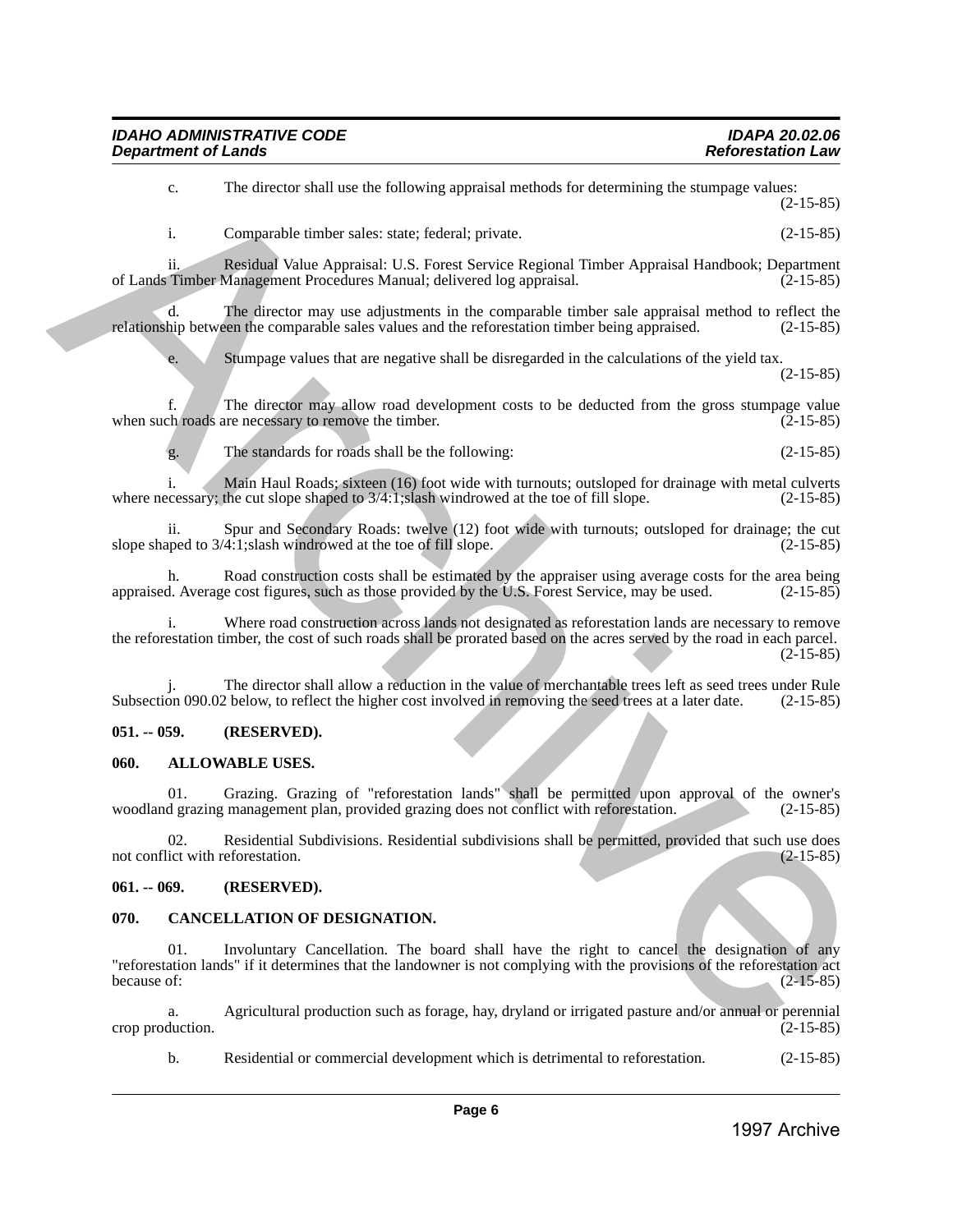c. Any other use of the lands that may preclude the growth of forest trees for timber production. (2-15-85)

d. "Reforestation lands" being exchanged to the state of Idaho or to the United States of America. (2-15-85)

02. Taxation. If the cancellation of designation of "reforestation lands" occurs prior to expiration of the fifty (50) year contract period, the tax to be paid shall be the difference between the taxes paid thereon while under the provisions of the Reforestation Law and the taxes paid during the same period of time on similar lands and timber in the same county, which was assessed and taxed under the general laws of the state of Idaho. (2-15-85)

|          |  |  |  |  |  | Director's Report. The director shall conduct a field inspection and prepare a report that shall |  |  |             |
|----------|--|--|--|--|--|--------------------------------------------------------------------------------------------------|--|--|-------------|
| include: |  |  |  |  |  |                                                                                                  |  |  | $(2-15-85)$ |

| A land description and the acreage of the tract involved. | $(2-15-85)$ |
|-----------------------------------------------------------|-------------|
|                                                           |             |

b. A narrative discussion of the land and timber conditions, including the amount of merchantable timber. (2-15-85)

- c. A statement verifying and describing a use detrimental to reforestation. (2-15-85)
- d. A statement of the tax due. (2-15-85)

e. A verification of designation as "reforestation lands" from the official record. (2-15-85)

f. A recommendation to cancel or to retain the reforestation designation. (2-15-85)

04. Review Process. The director shall notify the affected landowner by mail of the director's decision concerning cancellation and if the director recommends cancellation, the director shall provide the landowner with a form upon which the landowner may request or waive a hearing. If the landowner fails to request or waive a hearing within thirty (30) days after receipt of the above form, it shall be conclusively presumed that a hearing has been<br>waived. (2-15-85) waived.  $(2-15-85)$ 6. Any other use of the lands that may preclude the gove th of findent transformation (and 148).<br> **Archive Archive Archive Archive Archive Archive Archive Archive Archive Archive Archive Archive Archive Archive Archive Ar** 

a. If a hearing has been waived under Rule Subsection 070.04 above, or if the director's recommendation is for retention of the designation as reforestation lands, the board will act upon the director's report and recommendation without a hearing.

If a hearing is requested, the director shall, within thirty (30) days following receipt of the request for a hearing, set a date for a board hearing; the hearing date to be within sixty (60) days following receipt of the request. The board may appoint a hearing officer to make findings of fact, conclusions of law and a recommended order to the board who shall make a final order. The board shall notify the landowner, the county and the State Tax Commission of its decision and the amount of tax due, if any. (2-15-85)

05. Appeal Process. Pursuant to Idaho Code Section 38-218, the landowner or any taxing district affected thereby may, within ninety (90) days after an order is made and entered by the board, appeal the decision to the district court of the county in which the lands, or any part thereof, are situated. (2-15-85) the district court of the county in which the lands, or any part thereof, are situated.

06. Voluntary Cancellation. The board may, upon request of the affected landowner, cancel the designation of any "reforestation lands" which, by reason of changed conditions, have become more valuable for purposes other than reforestation, subject to the limitations of Rule Subsection 070.07. The taxes owed upon cancellation shall be computed as in Rule Subsection 070.02. (2-15-85)

Limitation on Cancellation. The board shall not cancel the reforestation designation under Rules 070.01 or 070.06 if the result would be the payment of a tax that is less than the yield tax that would be due and payable if the reforestation designation was not cancelled.  $(2-15-85)$ payable if the reforestation designation was not cancelled.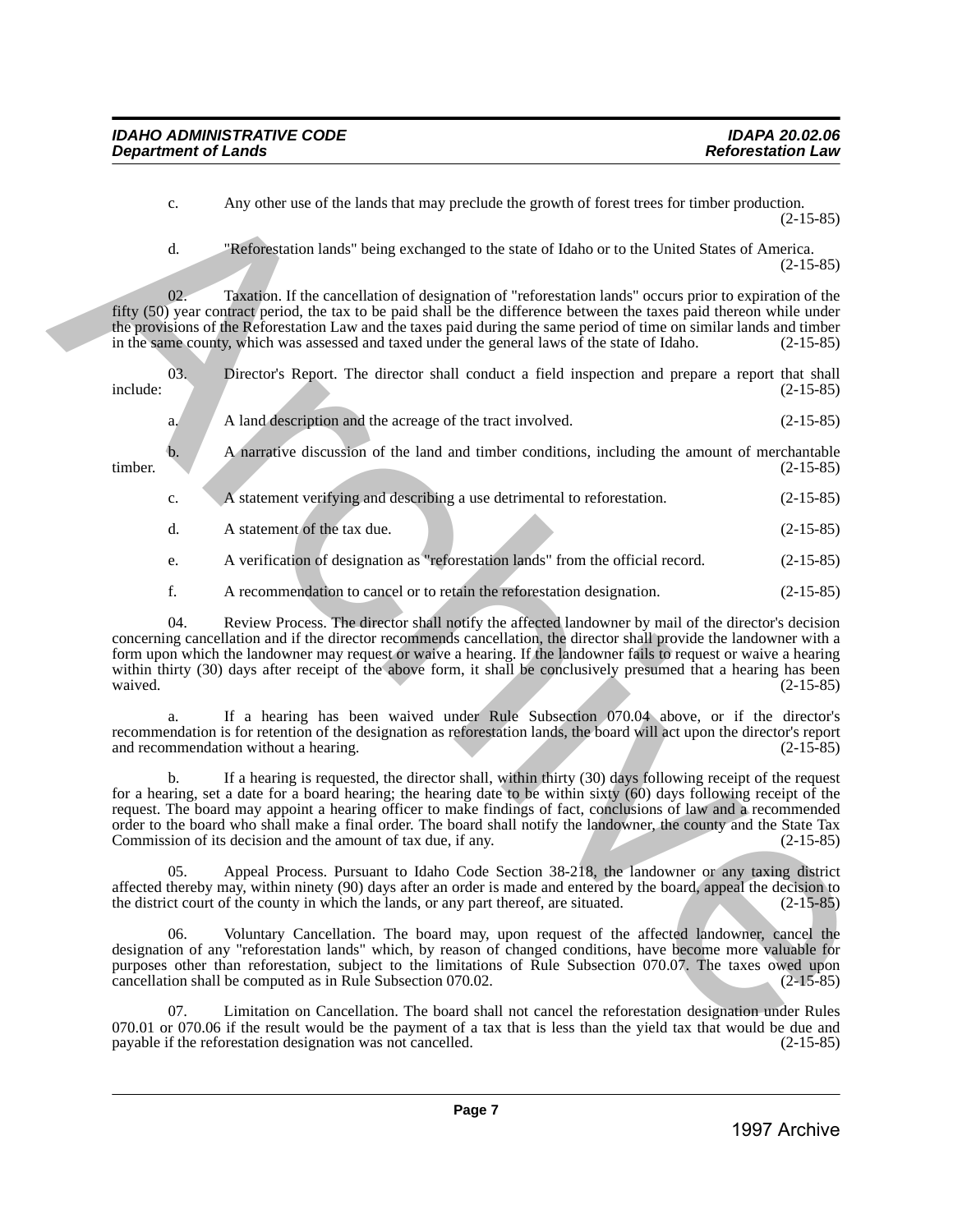## <span id="page-7-0"></span>**071. -- 079. (RESERVED).**

#### <span id="page-7-1"></span>**080. RENEWAL OF DESIGNATION.**

At the expiration of fifty (50) years the contract may be renewed by mutual consent of the then landowner and the board, provided the conditions of Rule Section 020 above can still be met. Renewal shall be done by a letter of agreement and addendum to the original contract. (2-15-85)

#### <span id="page-7-2"></span>**081. -- 089. (RESERVED).**

#### <span id="page-7-3"></span>**090. EXPIRATION OF DESIGNATION.**

Taxable Volume. If the landowner does not renew the contract at the time of expiration, all standing merchantable timber on the "reforestation lands" shall be subject to the twelve and one-half percent (12 1/2%) yield<br>(2-15-85)  $\frac{1}{2}$  (2-15-85)

a. The volume of standing merchantable timber shall be estimated by a timber cruiser jointly agreed upon by the board and the landowner. If they fail to agree, a committee of (3) cruisers shall be selected as follows: one (l) by the landowner, one (1) by the board, which two (2) cruisers shall agree upon a third cruiser. The estimates of this committee or a majority thereof shall be final. Expenses of cruising shall be borne equally by the owner and the state. (2-15-85) the state.  $(2-15-85)$ 

02. Seed Trees. When it is determined in the timber cruise under Rule Subsection 090.01.a. above, that merchantable trees are necessary as a seed source to promote and enhance reproduction, the director shall allow ten (10) seed trees per acre. The volume per acre shall be determined by the average volume per tree but in no case shall exceed two thousand five hundred (2,500) board feet pr acre. (2-15-85)

03. Taxable Value. After determination of the merchantable volume by the cruiser(s), the cruiser(s) shall prepare a report to the director of the products, species, volume, size and condition of the timber. The report shall indicate the merchantable volume in trees ten and six-tenths (10.6) inches DBH and larger and the seed tree volume. The director shall determine the value of this material based on procedures described in Rule Subsection 050.04 and calculate the twelve and one-half percent (12 1/2%) yield tax based on this value. The board shall certify to the respective county treasurers the amount of merchantable timber on said lands, the value thereof and the amount of yield tax thereon within ninety (90) days after the contract expiration date. (2-15-85) of yield tax thereon within ninety (90) days after the contract expiration date. 97. (a) SECRECTED (b) Constrained and the constrained in the constrained of the constrained archives and the constrained and the constrained and the constrained and the constrained and the constrained and the constrained

#### <span id="page-7-4"></span>**091. -- 999. (RESERVED).**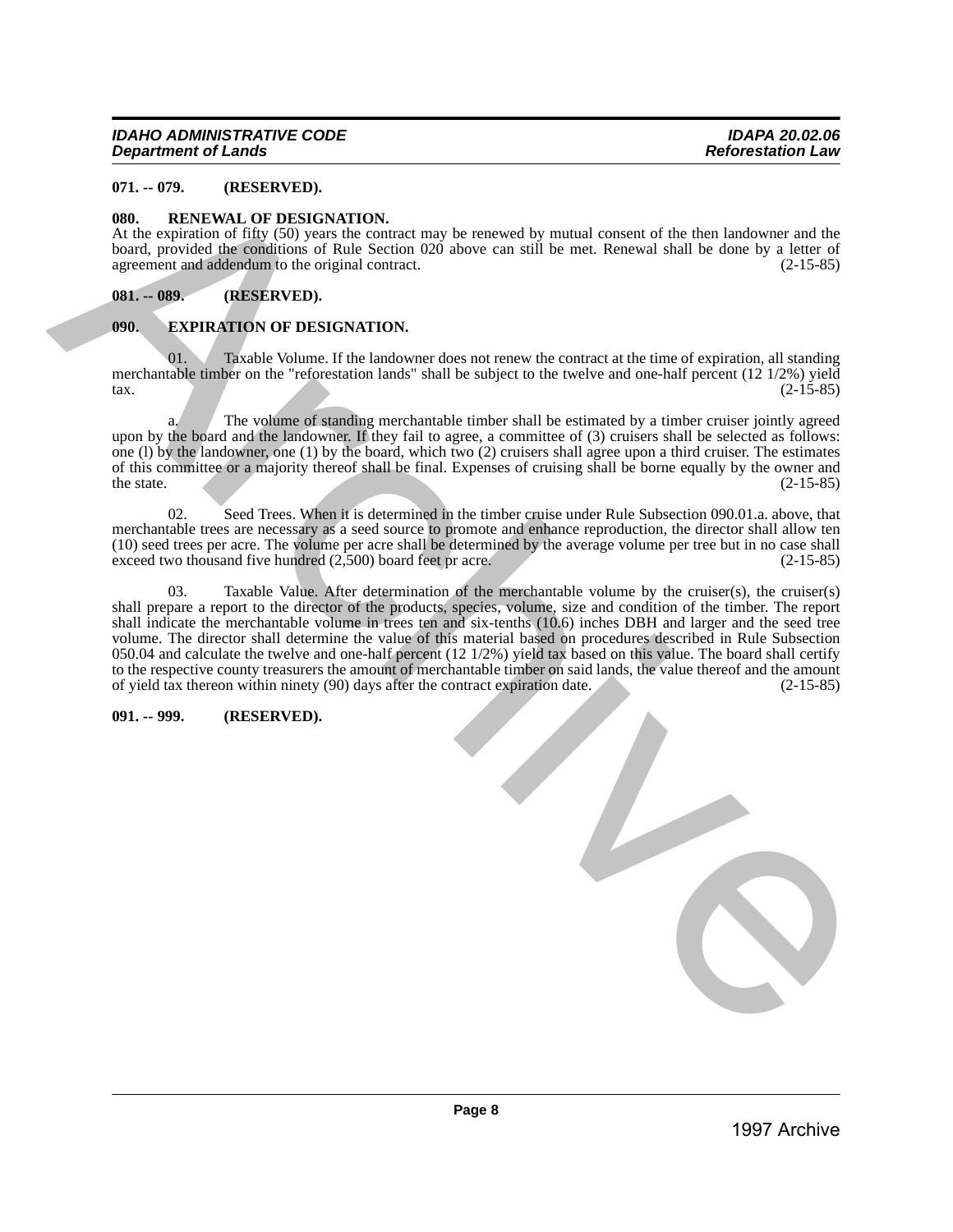## **NOTICE OF CUTTING AND BOND AGREEMENT Sample Form**

|             |                                                         | (Name of individual, association, copartnership or corporation)<br>hereby files notice of intention of harvesting merchantable timber from lands hereinafter described,<br>approved and designated as "reforestation lands," and hereby respectfully represents:                                                                                          |                                                                                                              |
|-------------|---------------------------------------------------------|-----------------------------------------------------------------------------------------------------------------------------------------------------------------------------------------------------------------------------------------------------------------------------------------------------------------------------------------------------------|--------------------------------------------------------------------------------------------------------------|
|             |                                                         | 1. That $\frac{1}{\text{index}}$ is a(n) $\frac{1}{\text{index}}$ is a(n) $\frac{1}{\text{index}}$ is a(n) $\frac{1}{\text{index}}$ is a(n) $\frac{1}{\text{index}}$ is a(n) $\frac{1}{\text{index}}$ is a(n) $\frac{1}{\text{index}}$ is a(n) $\frac{1}{\text{index}}$ is a(n) $\frac{1}{\text{index}}$ is a(n) $\frac{1}{\text{index}}$ is a(n) $\frac$ |                                                                                                              |
|             |                                                         |                                                                                                                                                                                                                                                                                                                                                           |                                                                                                              |
|             |                                                         | County of State of State of State of State of State of State of State of State of State of State of State of State of State of State of State of State of State of State of State of State of State of State of State of State                                                                                                                            |                                                                                                              |
|             | and are more particularly described as follows, to-wit: | 2. That said lands are situated within the County of __________________________, State of Idaho,                                                                                                                                                                                                                                                          |                                                                                                              |
|             |                                                         | 3. The estimated volume of timber to be harvested is _______________________.                                                                                                                                                                                                                                                                             |                                                                                                              |
|             |                                                         | 4. A surety bond in the amount of $\frac{4.86}{2}$ , which was determined by the department to be twelve and one-half percent (12 1/2%) of the value of merchantable timber to be<br>harvested, shall be held by the County of which was been paid in full.                                                                                               |                                                                                                              |
|             |                                                         | $\boxed{199}$                                                                                                                                                                                                                                                                                                                                             |                                                                                                              |
|             | Petitioner and Owner                                    |                                                                                                                                                                                                                                                                                                                                                           |                                                                                                              |
| Sample Form |                                                         |                                                                                                                                                                                                                                                                                                                                                           |                                                                                                              |
|             | PETITION                                                | TO DESIGNATE CERTAIN LANDS AS "REFORESTATION LANDS"<br>UNDER IDAHO CODE TITLE 38, CHAPTER 2<br>TO THE STATE BOARD OF LAND COMMISSIONERS, BOISE, IDAHO                                                                                                                                                                                                     |                                                                                                              |
|             |                                                         | (Name of individual, association, copartnership, or corporation)<br>hereby files $\frac{1}{\text{(his/its)}}$ verified petition to have the lands                                                                                                                                                                                                         |                                                                                                              |
|             | lands," and hereby respectfully represents:             | hereinafter described, approved and designated as "reforestation                                                                                                                                                                                                                                                                                          |                                                                                                              |
| A.          |                                                         |                                                                                                                                                                                                                                                                                                                                                           |                                                                                                              |
|             |                                                         |                                                                                                                                                                                                                                                                                                                                                           | (individual) (association, copartnership or corporation)                                                     |
|             |                                                         |                                                                                                                                                                                                                                                                                                                                                           |                                                                                                              |
|             |                                                         | County of _____________, State of _____________________________.                                                                                                                                                                                                                                                                                          |                                                                                                              |
|             |                                                         |                                                                                                                                                                                                                                                                                                                                                           |                                                                                                              |
|             |                                                         |                                                                                                                                                                                                                                                                                                                                                           |                                                                                                              |
|             |                                                         |                                                                                                                                                                                                                                                                                                                                                           |                                                                                                              |
| Β.          |                                                         |                                                                                                                                                                                                                                                                                                                                                           | 1. That by reason of their location, topography and Geological formation, said owner believes said lands are |
|             |                                                         |                                                                                                                                                                                                                                                                                                                                                           |                                                                                                              |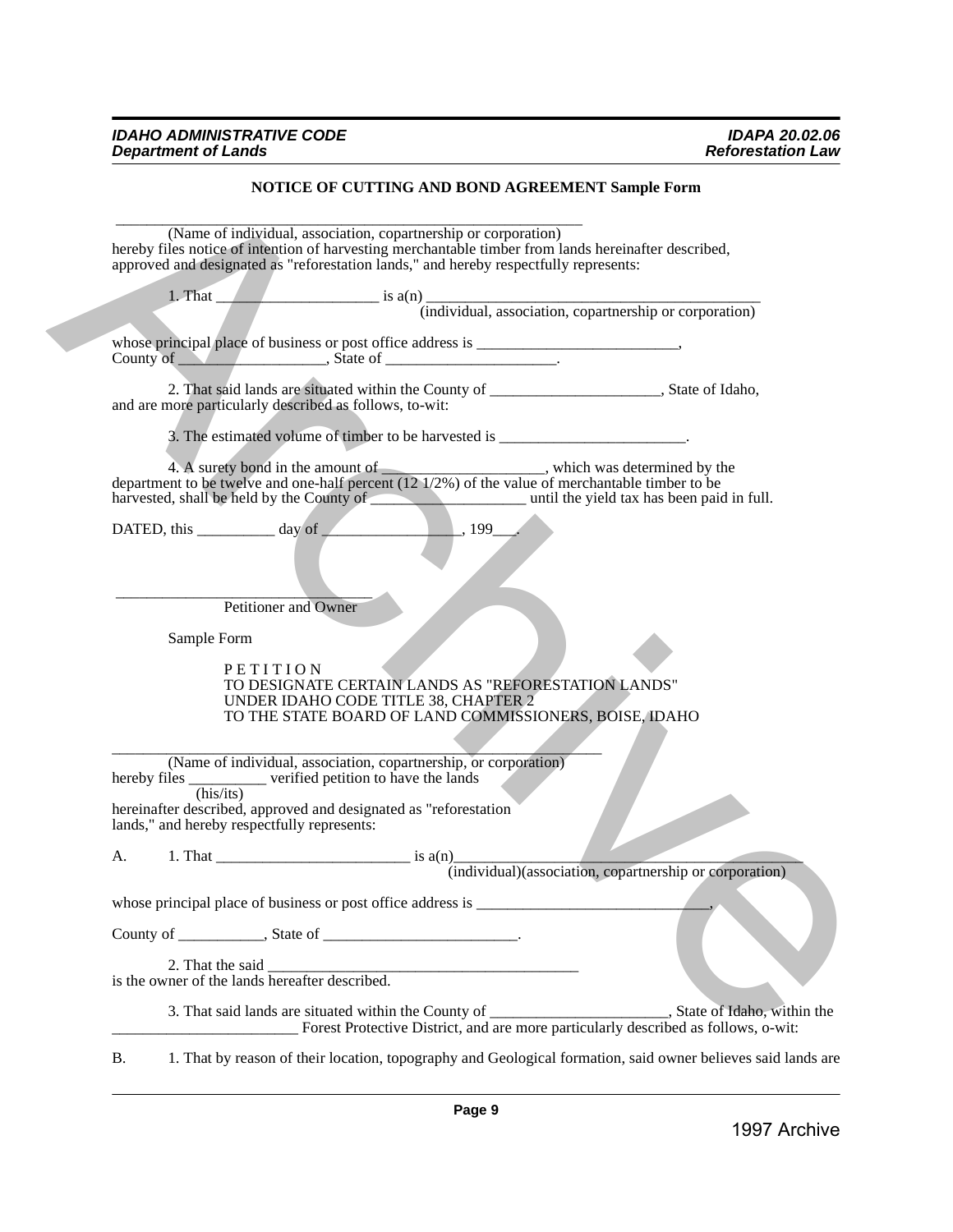## *IDAHO ADMINISTRATIVE CODE IDAPA 20.02.06 Department of Lands Reforestation Law*

| C. | 1. That the names and post office addresses of the parties holding encumbrances<br>against said lands are as follows:                                                                                                                                                                                                                                                                                          |
|----|----------------------------------------------------------------------------------------------------------------------------------------------------------------------------------------------------------------------------------------------------------------------------------------------------------------------------------------------------------------------------------------------------------------|
|    | <b>NAME</b><br>POST OFFICE ADDRESS                                                                                                                                                                                                                                                                                                                                                                             |
|    |                                                                                                                                                                                                                                                                                                                                                                                                                |
|    |                                                                                                                                                                                                                                                                                                                                                                                                                |
|    | 2. That said parties holding encumbrances against said lands have joined in the petition herein.                                                                                                                                                                                                                                                                                                               |
|    | 3. That there are<br>delinquent taxes against<br>(No. or dollar amount)                                                                                                                                                                                                                                                                                                                                        |
|    | said lands, being for the year(s) $\_\_$                                                                                                                                                                                                                                                                                                                                                                       |
|    | 4. That if there are delinquent taxes, said delinquent taxes will be paid in full within thirty (30) days after<br>the petition herein has been granted.                                                                                                                                                                                                                                                       |
| D. | 1. That the owner herein will comply with such reasonable<br>Rules and regulations as may be prescribed from time to<br>time by the State Board of Land Commissioners for the<br>care, protection and development of commercial forests.                                                                                                                                                                       |
| Ε. | 1. That in cutting and removing timber from said lands or<br>in the use of the lands, said owner will comply with all<br>general laws of the state applicable thereto and the<br>rules and regulations of the State Board of Land<br>Commissioners.                                                                                                                                                            |
| F. | 1. That said owner will pay, each year, his proper share of<br>the cost of protecting said lands from fire hazard and<br>will comply with all laws applicable thereto.                                                                                                                                                                                                                                         |
| G. | l. That the public shall have the right to camp, hunt, and<br>fish on said lands, subject only to the same laws, rules<br>and regulations which govern like activities on timber<br>lands not designated as "reforestation lands."                                                                                                                                                                             |
| Н. | 1. That the owner herein desires said lands to come under<br>the provisions of this Act and to be approved and<br>designated as "reforestation lands," and will pay the<br>costs of publishing notices, recording and other<br>necessary expenses as determined by said board.                                                                                                                                 |
| I. | 1. That at the time of filing said verified petition said<br>lands described therein, and no legal subdivisions<br>thereof, have timber thereon of commercial value, and<br>that no legal subdivisions of such property have been<br>included in said petition for the purpose of avoiding or<br>delaying the payment of taxes which would become due and<br>payable on said lands or any part thereof, if not |
|    | Page 10                                                                                                                                                                                                                                                                                                                                                                                                        |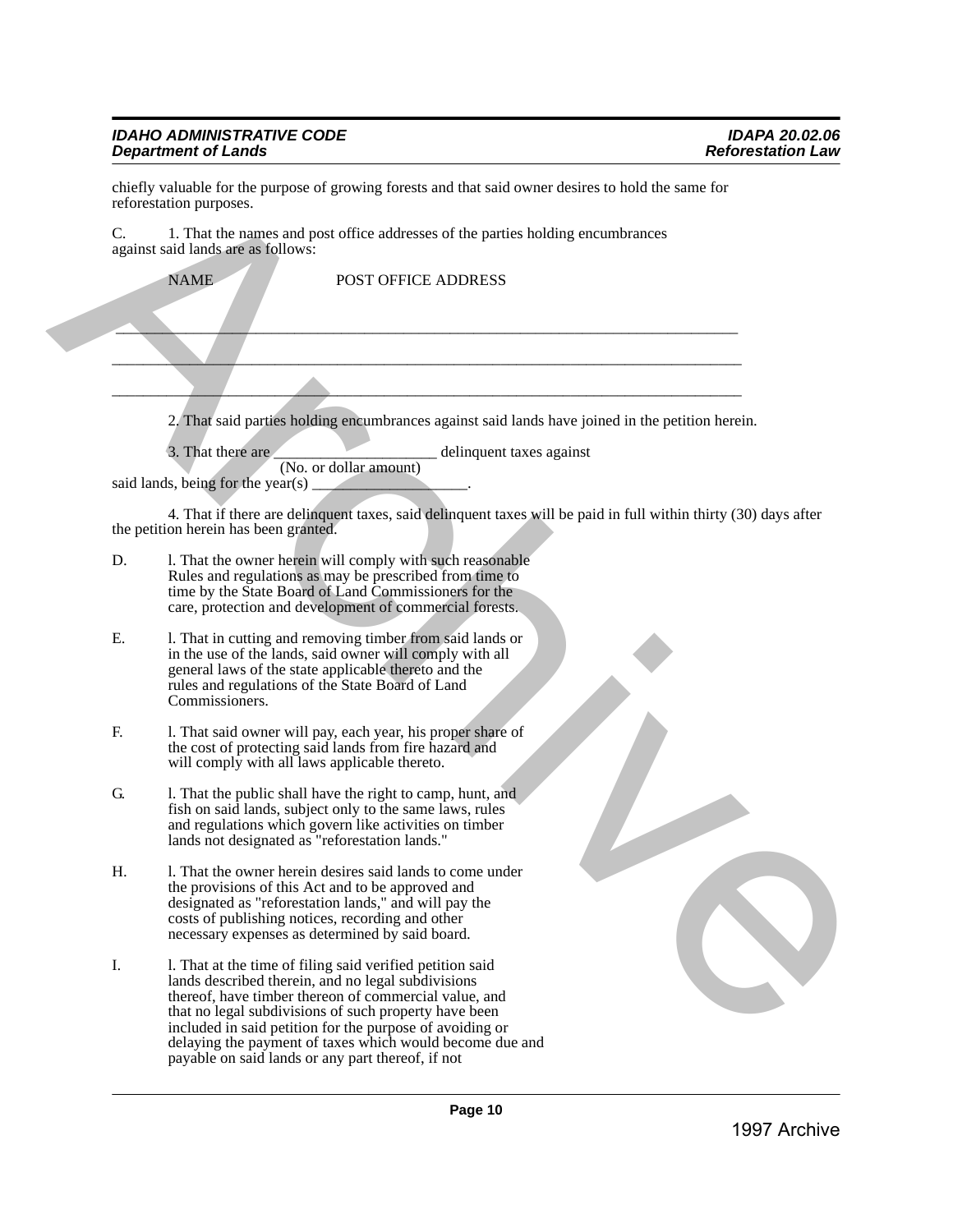#### *IDAHO ADMINISTRATIVE CODE IDAPA 20.02.06 Department of Lands*

designated as "reforestation lands."

J. l. That said owner herein states that said lands, or any legal subdivision thereof have

(if no value, insert No.) value for grazing or other purposes (specify other purpose(s), if any), which grazing or other purposes are and will not be detrimental to reforestation.

2. That the owner herein does desire to use said (not) lands for grazing purposes or other purposes (specify other purposes, if any.)

WHEREFORE, the owner herein asks that the petition herein be allowed and that the said lands and the whole thereof herein before described be approved and designated as reforestation lands. 39 Archives the control and the control and the control and the control and the control and the control and the control and the control and the control and the control and the control and the control and the control and t

 $\overline{\phantom{a}}$ Petitioner and Owner

) ss.

\_\_\_\_\_\_\_\_\_\_\_\_\_\_\_\_\_\_\_\_\_\_\_\_\_\_\_\_\_

## VERIFICATION TO BE USED BY INDIVIDUAL

STATE OF IDAHO)

County of  $\qquad \qquad$  )

\_\_\_\_\_\_\_\_\_\_\_\_\_\_\_\_\_\_\_\_\_\_\_\_\_\_\_\_\_\_\_\_\_\_\_\_\_\_\_\_, being first duly sworn, upon oath, deposes and says that he is the petitioner herein and is the owner of the lands described in said petition;

that he has read the above and foregoing petition, knows the contents thereof, and that the facts therein stated are true as he verily believes.

Subscribed and sworn to before me this day of  $\frac{19}{2}$ .

> \_\_\_\_\_\_\_\_\_\_\_\_\_\_\_\_\_\_\_\_\_\_\_\_\_\_\_\_\_ Notary Public, for Idaho Residing at \_\_\_\_\_\_\_\_\_, Idaho

## **VERIFICATION TO BE USED BY CORPORATION OR COPARTNERSHIP**

STATE OF IDAHO)

 $\overline{\phantom{a}}$  ss.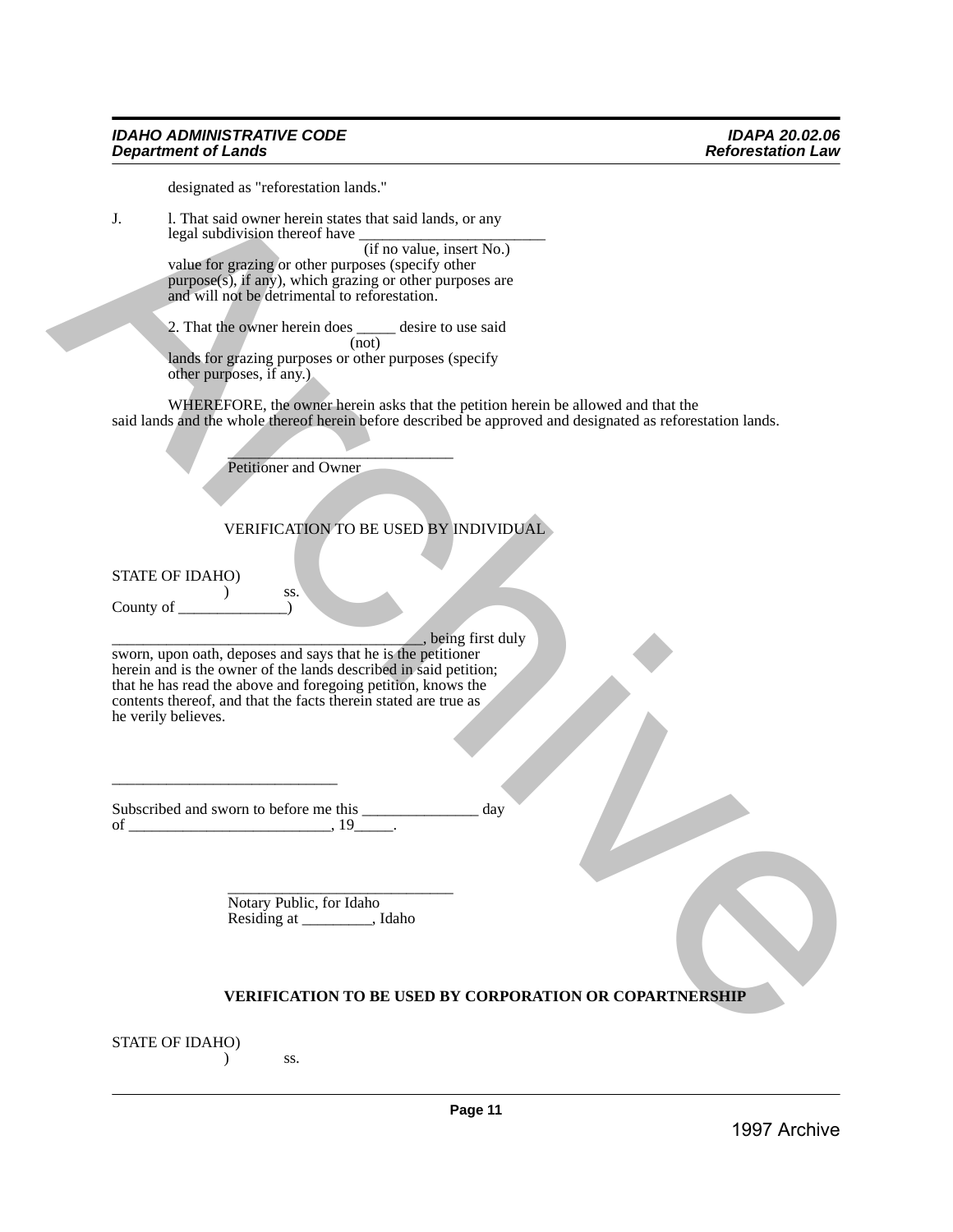#### *IDAHO ADMINISTRATIVE CODE IDAPA 20.02.06 Department of Lands Reforestation Law*

|                                                     | being first duly                                                                              |  |
|-----------------------------------------------------|-----------------------------------------------------------------------------------------------|--|
| sworn, upon oath, that                              |                                                                                               |  |
|                                                     | (name of corporation or copartnership)                                                        |  |
|                                                     | is the petitioner herein and the owner of the lands described in                              |  |
|                                                     | said petition; that he is the <i>(president or secretary of corporation or copartnership)</i> |  |
|                                                     |                                                                                               |  |
| of                                                  |                                                                                               |  |
|                                                     | (name of corporation or co-partnership)                                                       |  |
|                                                     | and makes this verification and makes this verification                                       |  |
| for and on behalf of said                           |                                                                                               |  |
|                                                     | (corporation or copartnership)                                                                |  |
|                                                     | that he has read the above and foregoing petition, knows the                                  |  |
|                                                     | contents thereof, and that the facts therein stated are true as                               |  |
| he verily believes.                                 |                                                                                               |  |
|                                                     |                                                                                               |  |
|                                                     |                                                                                               |  |
|                                                     |                                                                                               |  |
|                                                     | Subscribed and sworn to before me this _<br>day                                               |  |
|                                                     |                                                                                               |  |
|                                                     |                                                                                               |  |
|                                                     |                                                                                               |  |
|                                                     |                                                                                               |  |
|                                                     |                                                                                               |  |
|                                                     |                                                                                               |  |
| Sample Form                                         |                                                                                               |  |
|                                                     | <b>REQUEST OR WAIVER OF HEARING</b>                                                           |  |
|                                                     |                                                                                               |  |
|                                                     | <b>State Board of Land Commissioners</b>                                                      |  |
| Room 121                                            |                                                                                               |  |
| <b>State Capitol Building</b><br>Boise, Idaho 83720 |                                                                                               |  |
|                                                     |                                                                                               |  |
| Gentlemen:                                          |                                                                                               |  |
|                                                     | I have reviewed the report of use and recommendation that the                                 |  |
| classification:                                     | following described lands be withdrawn from the reforestation                                 |  |
|                                                     |                                                                                               |  |
|                                                     | My signature hereon certifies that I WAIVE A HEARING before the                               |  |
|                                                     | State Board of Land Commissioners as provided in Idaho Code                                   |  |
|                                                     |                                                                                               |  |